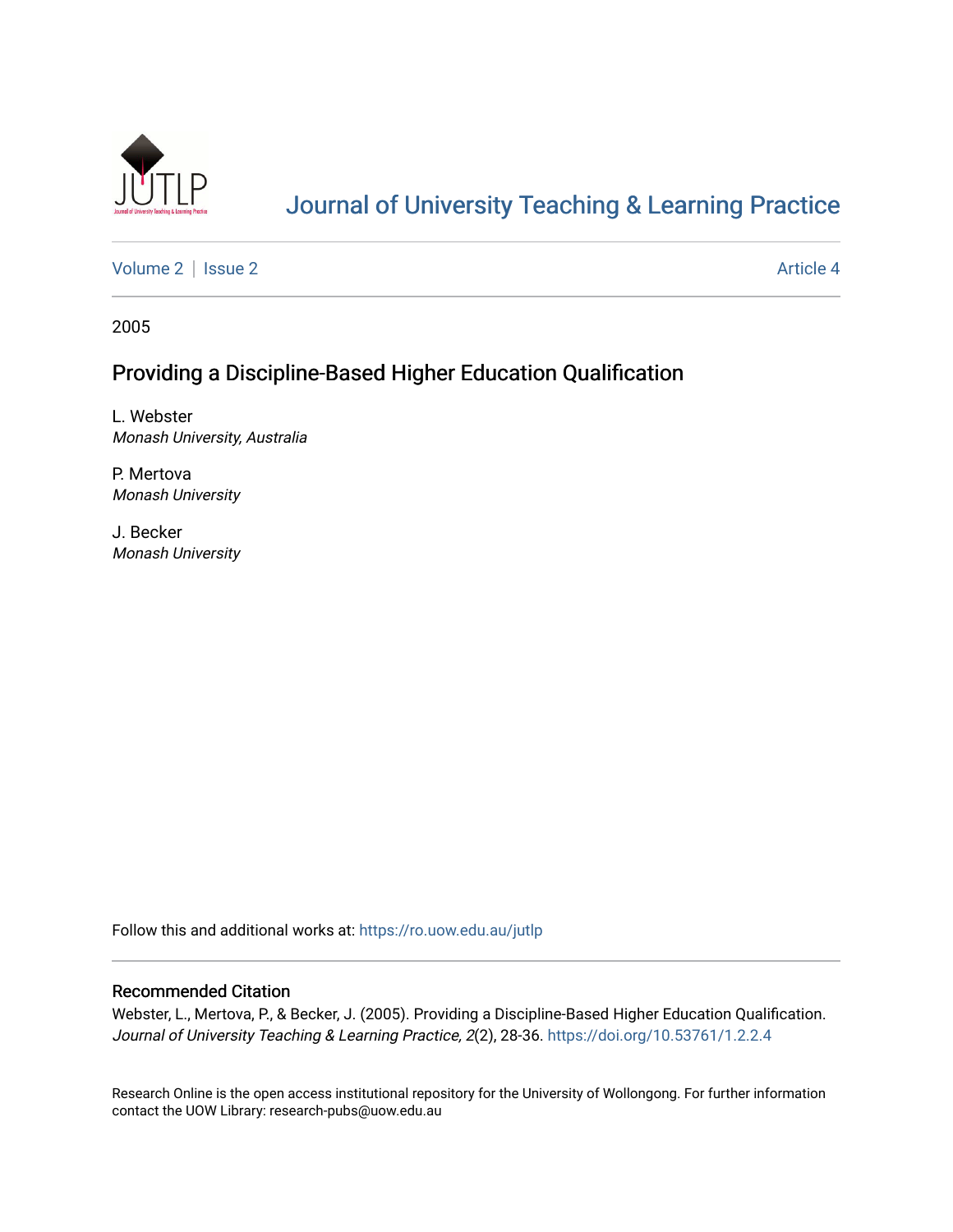#### Providing a Discipline-Based Higher Education Qualification

#### Abstract

This paper highlights the growing need for the provision of discipline-based flexible online courses for teachers in Higher Education as well as acknowledging the significance of interdisciplinary cooperation in this endeavour. It describes the approaches taken in designing and delivering these courses and discusses some of the challenges inherent in developing, implementing and evaluating such disciplinebased Higher Education courses, through examining the Graduate Certificate in Law Teaching (GCLT) Course in the Faculty of Law at Monash University, Australia.

#### Keywords

Flexible online courses, challenges in discipline-based higher education courses

This article is available in Journal of University Teaching & Learning Practice:<https://ro.uow.edu.au/jutlp/vol2/iss2/4>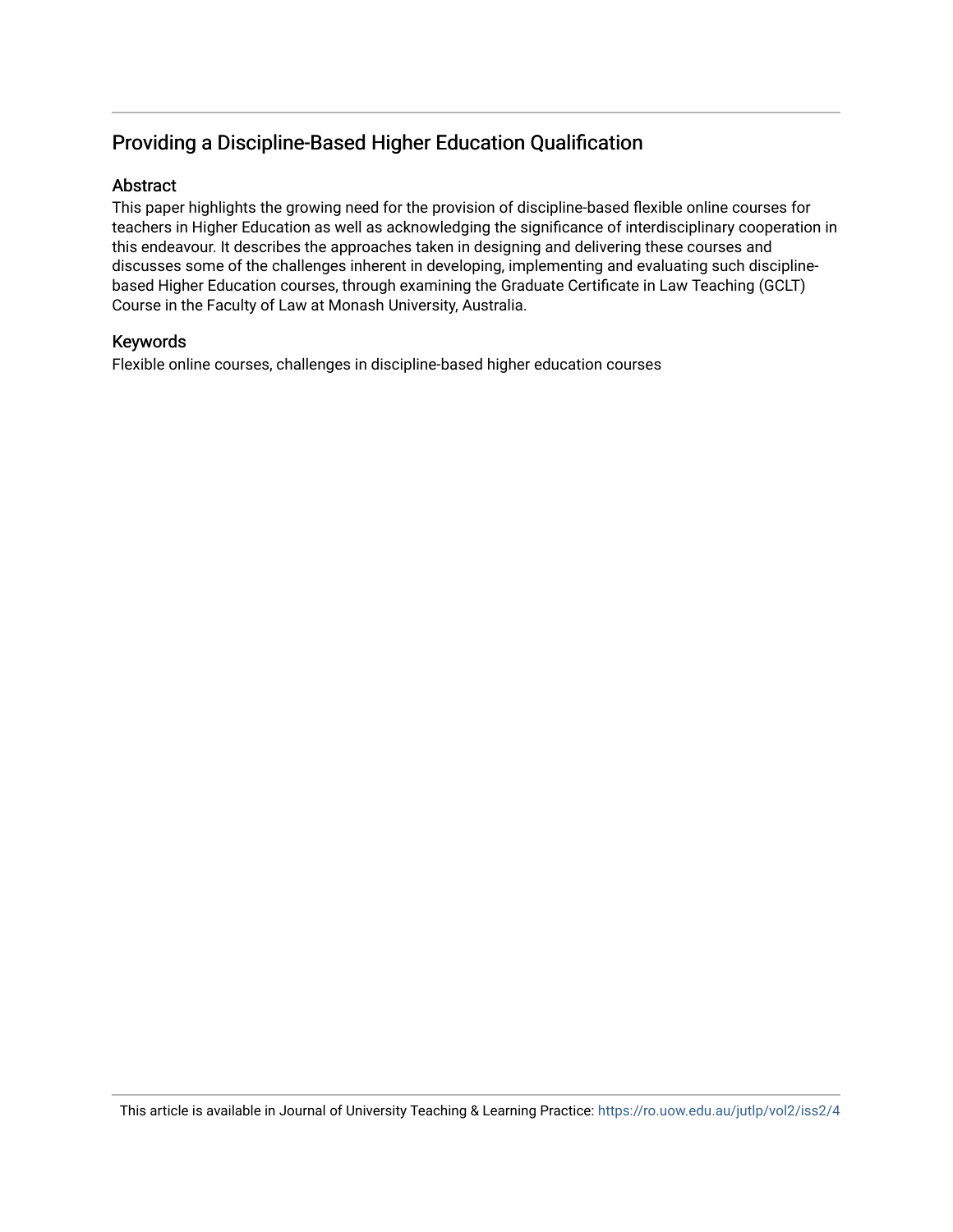

### [Journal of University Teaching & Learning Practice](https://ro.uow.edu.au/jutlp)

[Volume 2](https://ro.uow.edu.au/jutlp/vol2) | [Issue 2](https://ro.uow.edu.au/jutlp/vol2/iss2) Article 4

2005

#### Providing a Discipline-Based Higher Education Qualification

L. Webster Monash University

P. Mertova Monash University

J. Becker Monash University

Follow this and additional works at: [https://ro.uow.edu.au/jutlp](https://ro.uow.edu.au/jutlp?utm_source=ro.uow.edu.au%2Fjutlp%2Fvol2%2Fiss2%2F4&utm_medium=PDF&utm_campaign=PDFCoverPages) 

#### Recommended Citation

Webster, L., Mertova, P., & Becker, J. (2005). Providing a Discipline-Based Higher Education Qualification. Journal of University Teaching & Learning Practice, 2(2). [https://ro.uow.edu.au/jutlp/vol2/iss2/4](https://ro.uow.edu.au/jutlp/vol2/iss2/4?utm_source=ro.uow.edu.au%2Fjutlp%2Fvol2%2Fiss2%2F4&utm_medium=PDF&utm_campaign=PDFCoverPages)

Research Online is the open access institutional repository for the University of Wollongong. For further information contact the UOW Library: research-pubs@uow.edu.au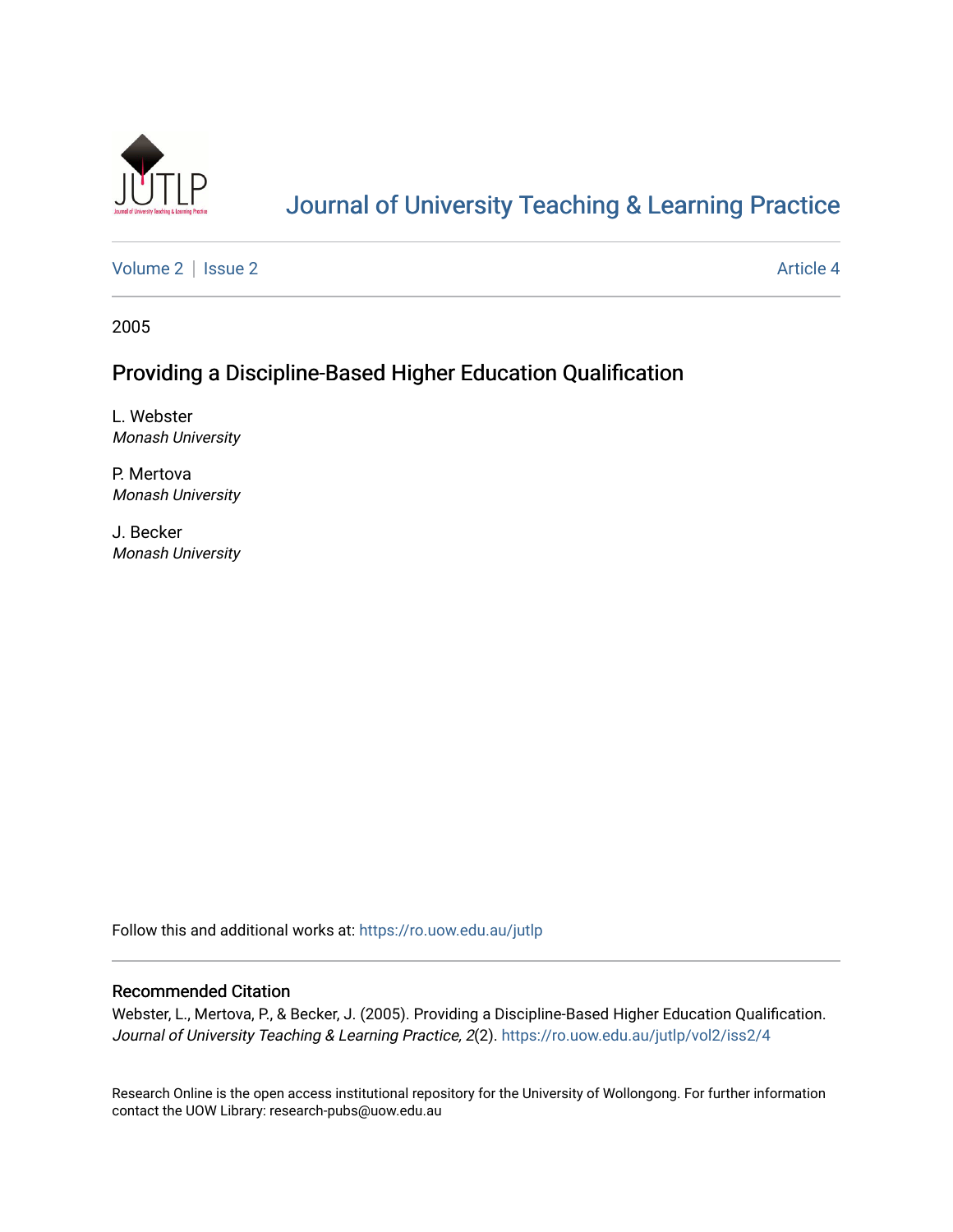#### Providing a Discipline-Based Higher Education Qualification

#### Abstract

This paper highlights the growing need for the provision of discipline-based flexible online courses for teachers in Higher Education as well as acknowledging the significance of interdisciplinary cooperation in this endeavour. It describes the approaches taken in designing and delivering these courses and discusses some of the challenges inherent in developing, implementing and evaluating such disciplinebased Higher Education courses, through examining the Graduate Certificate in Law Teaching (GCLT) Course in the Faculty of Law at Monash University, Australia.

This article is available in Journal of University Teaching & Learning Practice:<https://ro.uow.edu.au/jutlp/vol2/iss2/4>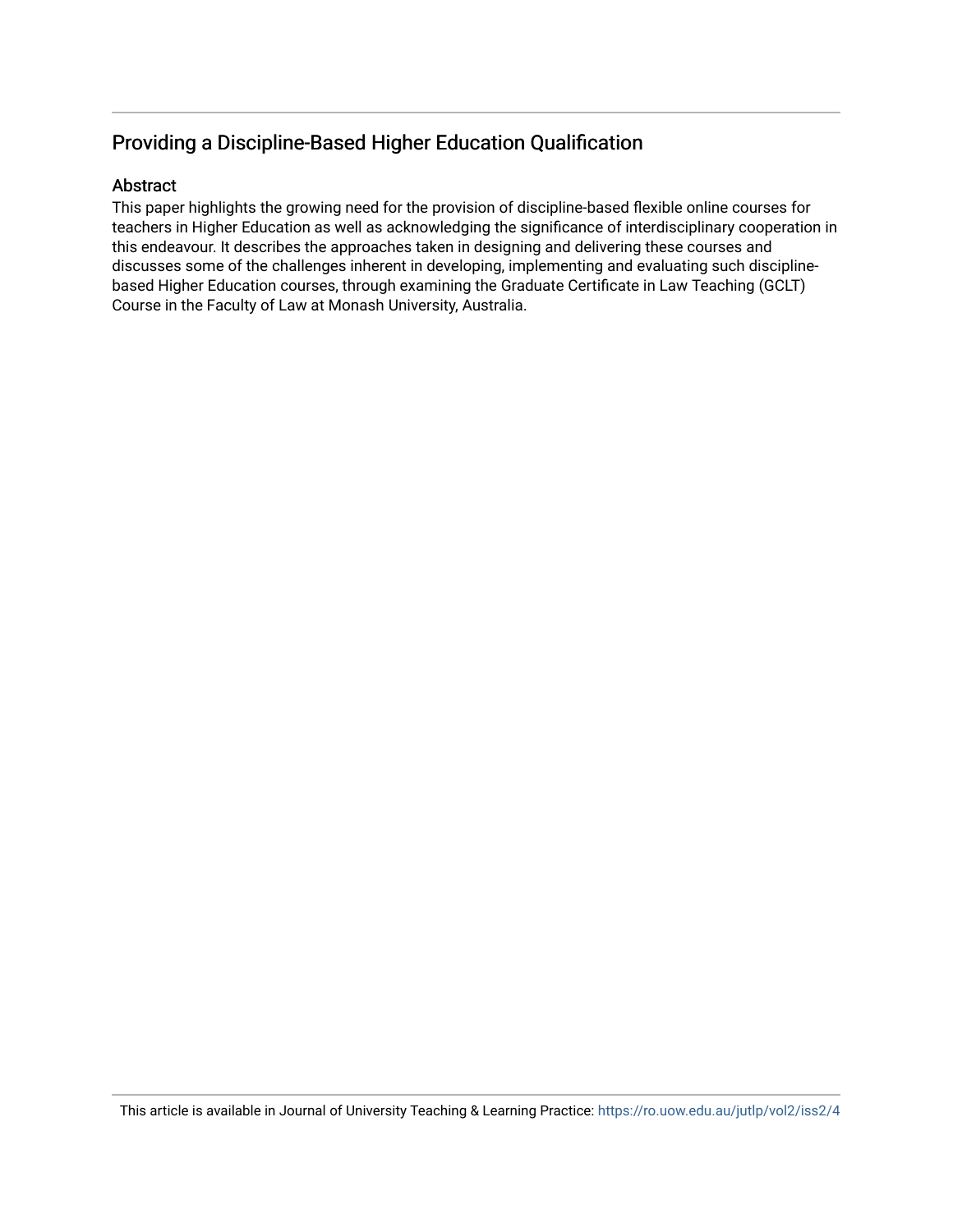*Jour nal of Univ e rsit y Teaching and Lear ning Pr ac ti ce*



## **Providing a Discipline-Based Higher Education Qualification**

## **Len Webster**

Monash University

#### **len.webster@law.monash.edu.au**

and

## **Patricie Mertova**

Monash University

### **patricie.mertova@law.monash.edu.au**

and

## **Joanna Becker**

Monash University

**jo.becker@law.monash.edu.au**

# **Abstract**

*This paper highlights the growing need for the provision of discipline-based flexible online courses for teachers in Higher Education as well as acknowledging the significance of interdisciplinary cooperation in this endeavour. It describes the approaches taken in designing and delivering these courses and discusses some of the challenges inherent in developing, implementing and evaluating such discipline-based Higher Education courses, through examining the* Graduate Certificate in Law Teaching *(GCLT) Course in the Faculty of Law at Monash University, Australia.*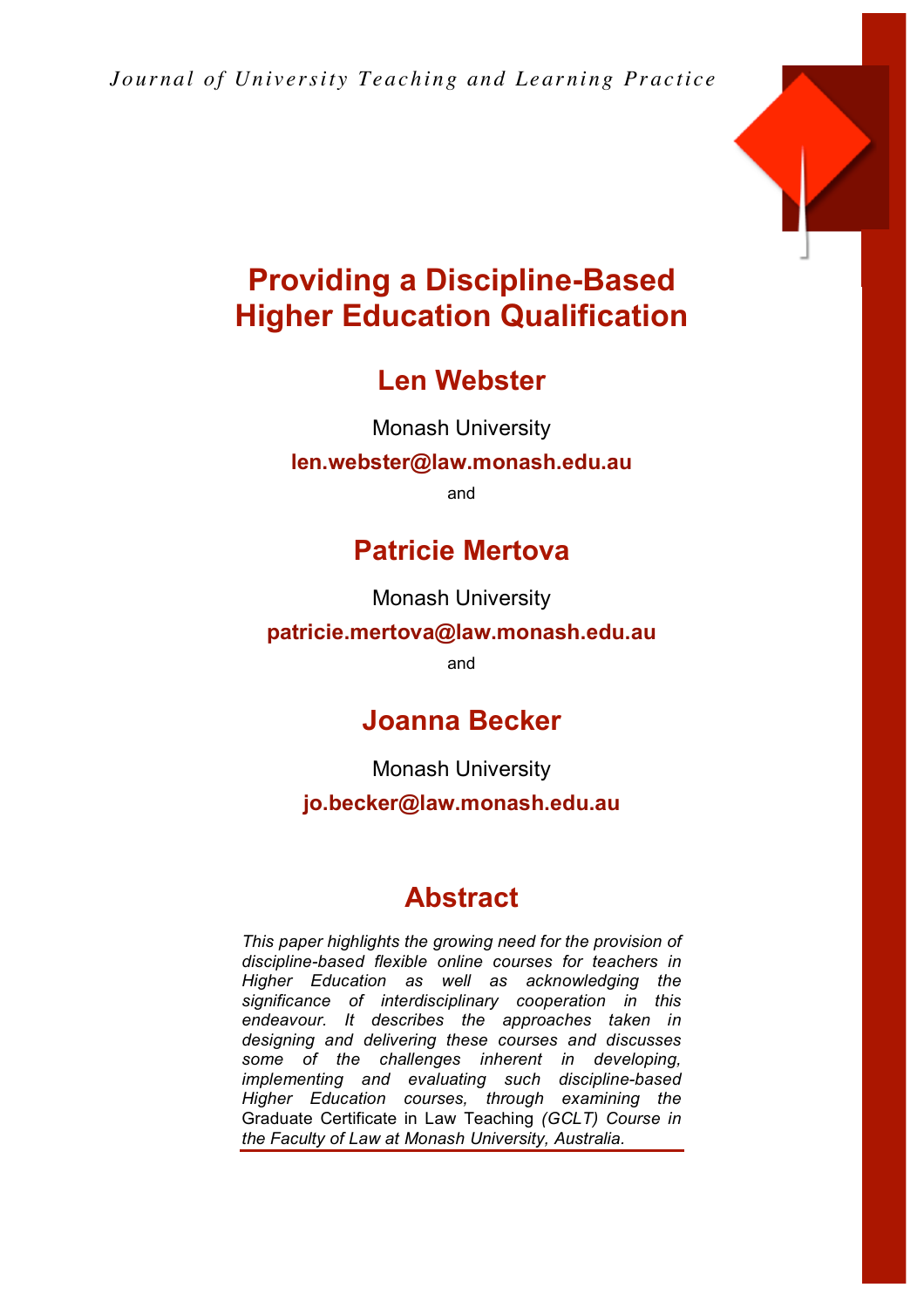# **Introduction**

Healey (2000a) argues that within the Higher Education context there is a growing demand for the development of the scholarship of teaching according to the needs of the individual disciplines. He perceives the core of the development of subject-based teaching in: application of the principles of good practice on a disciplinal basis, development of the status of teaching, building interconnection between research and teaching, as well as research into the pedagogies of the individual disciplines. However, he also acknowledges that sharing information about one's disciplinal teaching practices with practitioners from other disciplines is important for the development of the scholarship of teaching.

His disciplinal approach argument is supported for instance by Boyer (1990), Rice (1995) and Biglan (1973). Boyer (1990) argues for disciplinal approach as a key to fostering standards, rigour and respect for the teaching scholarship. Rice (1995) remarks that improvements to teaching a particular discipline have to be rooted in the intellectual substance of that particular discipline. Biglan (1973) even cautions about the limitations to the extent of transferability of practices from one area into another with a different subject matter.

Jenkins and Healey (2000) point to the fact that institution-based generic teaching and learning programs for new teachers in Higher Education are a common occurrence in many countries and acknowledge the need for them. However, they also argue that there is a need to supplement such courses by discipline-based courses and point to the fact that individual disciplines have their particular concerns which cannot be addressed from a generic perspective. Healey (2000b) points out elsewhere that the combination of teaching methods and approaches varies between disciplines and that the teacher should assist the students in learning the knowledge, skills and discourse of the particular subject. He further argues that the learning goals often vary between disciplines. Healey supports his claim by Donald (1997) findings that social sciences and humanities emphasise critical thinking and communication skills, whilst physical and life sciences focus more on learning facts and principles.

### **Generic and discipline-based courses offered by Monash University**

Monash University offers a one-year generic Course called the *Graduate Certificate in Higher Education (GCHE).* This Course is offered to all Monash University teaching staff to assist them in developing their teaching skills. Following the establishment of this Course, and in response to the demand from their teaching staff, the Faculties of Law and Medicine at Monash University decided to develop their own Graduate Certificate Courses employing a discipline-based approach to professional development. It should be noted that both Faculties had established their own Education Development Units to specifically address strategic directions of the respective faculties. The Educational Development and Flexible Learning Unit of the Faculty of Law developed the *Graduate Certificate in Law Teaching (GCLT)*, and the Centre for Medical and Health Sciences Education in the Faculty of Medicine, Nursing and Health Sciences developed a similar one-year course called the *Graduate Certificate in Health Professional Education (GCHPE).*

The Educational Development and Flexible Learning Unit and The Centre for Medical and Health Sciences Education have recognised that Law and Medical and Health Sciences are very different disciplines, and thus need very different discipline-specific approaches to teaching. However, from the time of the establishment of their discipline-based courses, both the Centres have endeavoured to cooperate where possible.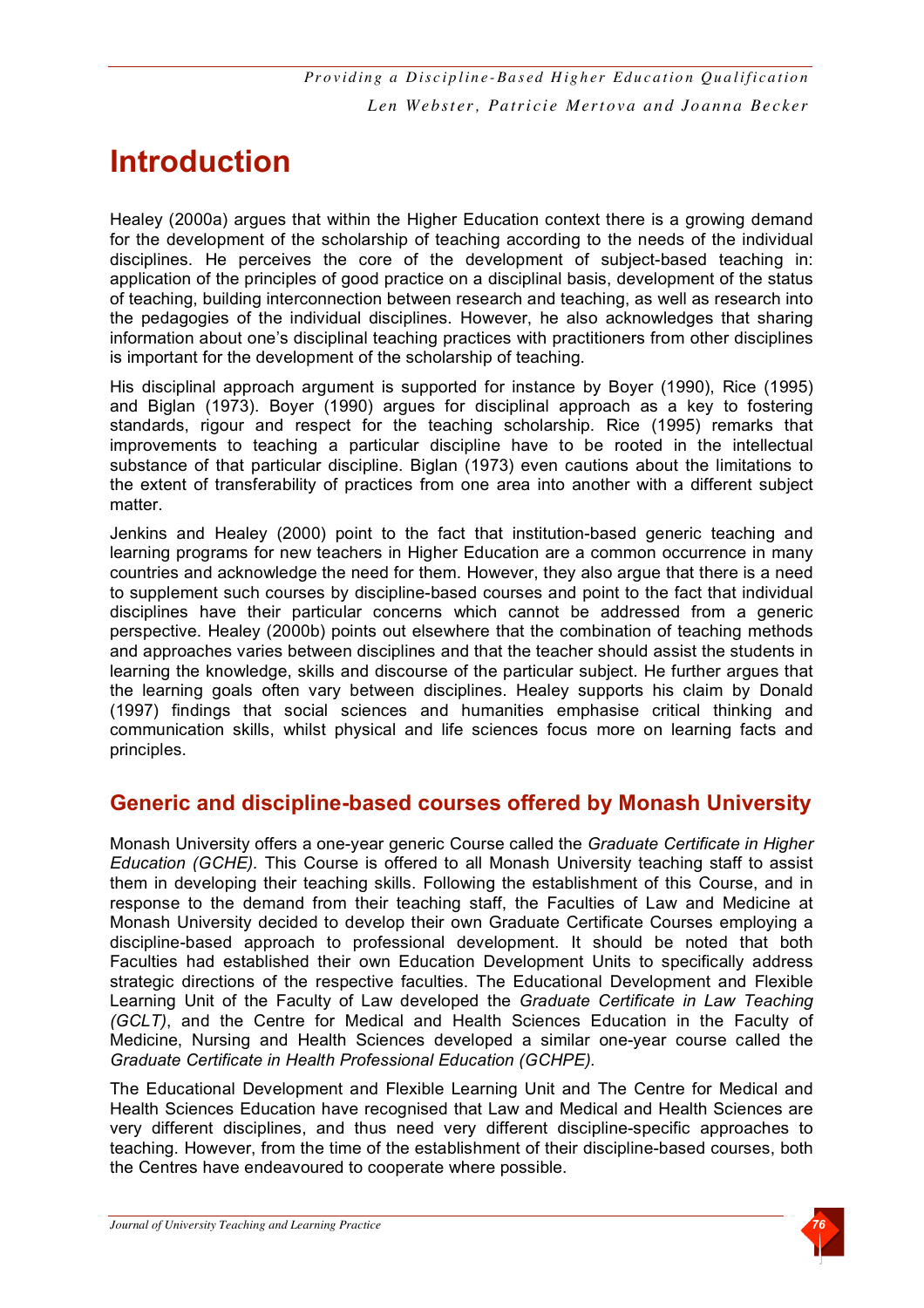Both the Centres have recognised the need for discipline-based approaches to teaching in Higher Education, but equally, the need to cooperate cross-disciplinally in the development of such courses. This would seem to be in accord with the style of collaboration noted by Jenkins and Healey earlier in this paper.

In the case of Law and Medicine the common issues included the impact of professional regulation, the complexity of professional practice and teaching and learning in environments outside the University context. Divergence occurred in the area of assessment. While Law focused on negotiated assessment methods, the Health profession concentrated primarily on workplace and case-based assessment methods.

The following advantages of such a collaborative developmental strategy were identified by Lawson et al as:

- Efficient distribution and use of education design resources across faculties
- Widening curricular scope and horizons in both disciplines
- Establishment of common curricular framework as basis for future inter-professional learning opportunities. (Lawson et al, 2004)

In terms of progress of this discipline-based as well as collaborative work to date, the online Graduate Certificate in Law Teaching (GCLT) Course developed by the Law Faculty Educational Development and Flexible Learning Unit has been completed by two groups of students with a third cohort commencing Unit 3 in 2006. In 2005 the GCLT was offered Australia wide and is to be offered internationally in 2006.

### **Course Structure of the Graduate Certificate in Law Teaching**

The *Graduate Certificate in Law Teaching* Course is the first degree of its kind offered in Australia, and it is specifically designed for those teaching Law and Law-related subjects at tertiary level who wish to enhance their professional teaching practice. This two-year course is offered part-time and is flexibly delivered - partially face-to-face and partially online using computer and other communication technologies.

The *Graduate Certificate in Law Teaching* Course consists of the following four units (with participants normally completing one unit per Semester):

- Unit 1 Turning Theory into Practice
- Unit 2 Tradition and Practice in Law Teaching
- Unit 3 Evaluation and Assessment
- Unit 4 Negotiated Project.

Unit 1 gives participants an overview of past and current theories and models of teaching and learning and examines how these may inform their Law teaching practice and experience. It aims to encourage the development of reflective practice in the context of Law teaching as well provide an introduction to the structure of the Course, providing a referring theoretical base for following units of the course.

Unit 2 exposes participants to a range of Law teaching models, theories, traditions and practices, and then encourages them to reflect on their own teaching approaches and consider the implications for their future Law teaching practice. Use of outstanding Law teachers in Higher Education to provide expert insights is fundamental to the design of this course.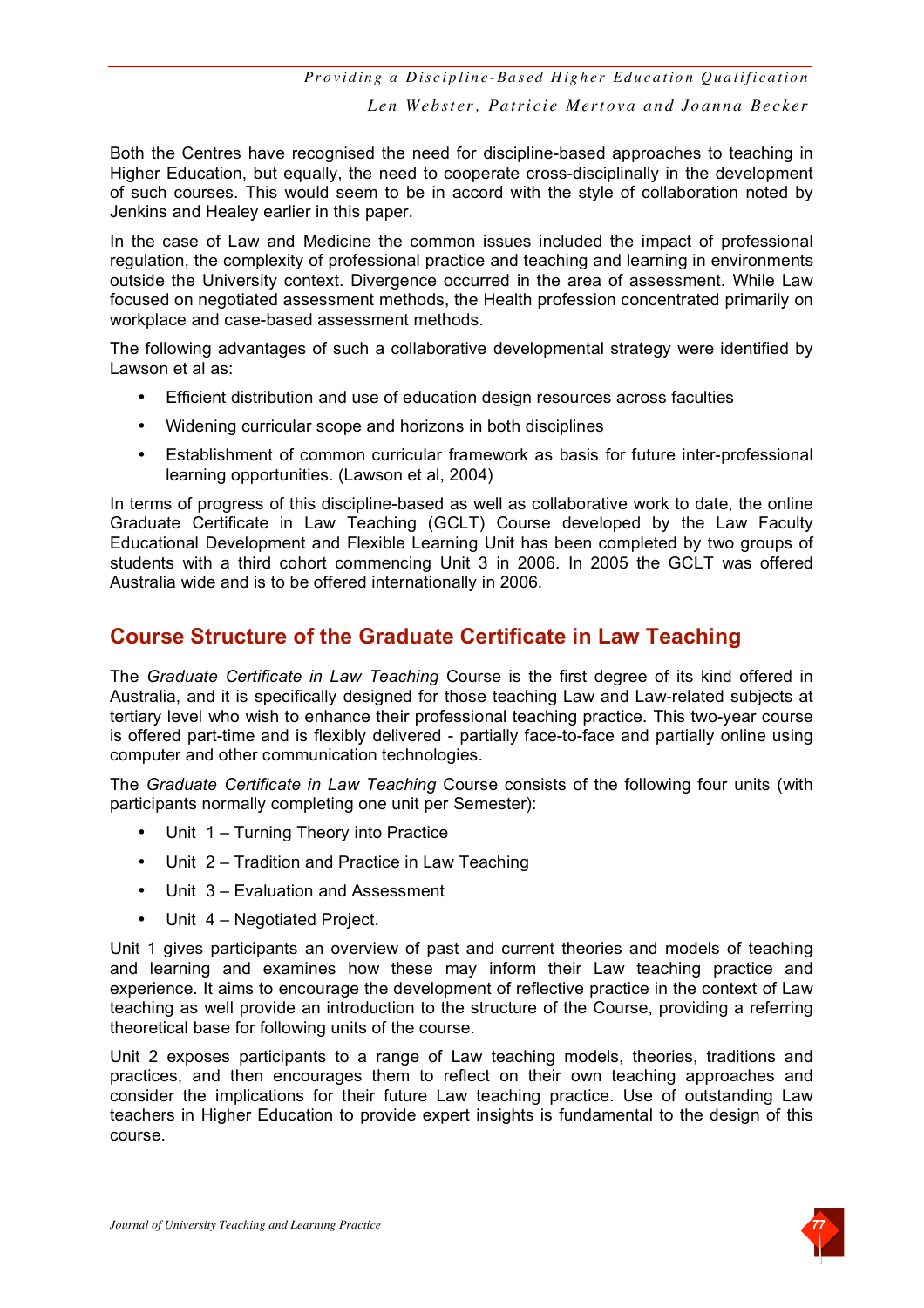Len Webster, Patricie Mertova and Joanna Becker

Unit 3 assists participants in the design of assessment activities that are aligned with learning outcomes, and explores a number of approaches to Unit/Course evaluation. This unit is also supported by the Medical Faculty in exploring the benefits and challenges of various assessment strategies, with the Director of the Centre for Medical and Health Sciences Education presenting one session.

Unit 4 concludes the Course, and participants are required to design, undertake and evaluate a project situated within the Higher Education Law teaching area, which they negotiate with an assigned Law-based Mentor.

The GCLT Course is offered as a discipline-specific alternative to the generic GCHE course. Staff can choose which of the Courses they wish to undertake: generic, cross-disciplinal or discipline-specific. Our experience from the Faculty of Law shows that, since the GCLT course was developed, a majority of staff who undertook a higher education teaching certificate have chosen to undertake the GCLT course, instead of the GCHE course.

#### **The GCLT Course Learning Environment**

In the Faculty of Law, several Courses, including the *Graduate Certificate in Law Teaching,* are conducted using a purpose-built online teaching and learning software called LEX (Webster, 2004). An earlier version of this software, known as InterLearn, was developed by Dr. Len Webster and Dr. David Murphy of the then Centre of Higher Education and Development (CHED) at Monash University. InterLearn was created between the years of 2001 and 2002 through a partnership between the Faculties of Education, Law and Medicine / Science and the University's Information and Technology Services Division. It presents learners with an integrated 'worksite' which incorporates communication tools, activities and resources in a single environment. Underlying the structure is a database enabling students to respond individually or as a group to an online activity, which then can be stored and viewed when needed.

LEX is structured in a way that it allows construction of a more holistic learning environment, which encourages participants to engage, collaborate and reflect online. The heart of LEX, and the feature arguably most useful for developing reflective-type activities, is the Activity Design and Search features. Learners can participate in activities that can be shared at a number of levels. The levels of activity can be defined by the teacher as either 'shared', that is, available to all students, 'group-based', available to only a small group of students, 'nonpersonal individual', available only to the student and teacher and finally, 'personal individual', only available to the student for their own personal work.

The Activity Design feature allows the teacher considerable freedom to design online activities that encourage learners to develop a response, view responses of others, modify their answer to represent their newer understanding and reflect on prior responses to develop new understandings. This design also allows the use of online role playing and other group activities.

The LEX 'worksite' further incorporates a Contact page showing contact details of all Unit Participants, Teachers and others (for instance educational developers or guest speakers). It contains a Unit Discussion Forum, which enables both Teachers and Participants to read and post their comments. There is also a Notice Area where the Teachers can post their messages, but the Participants can only read from it. The students are individually able to log on to a workstation and accomplish specific tasks.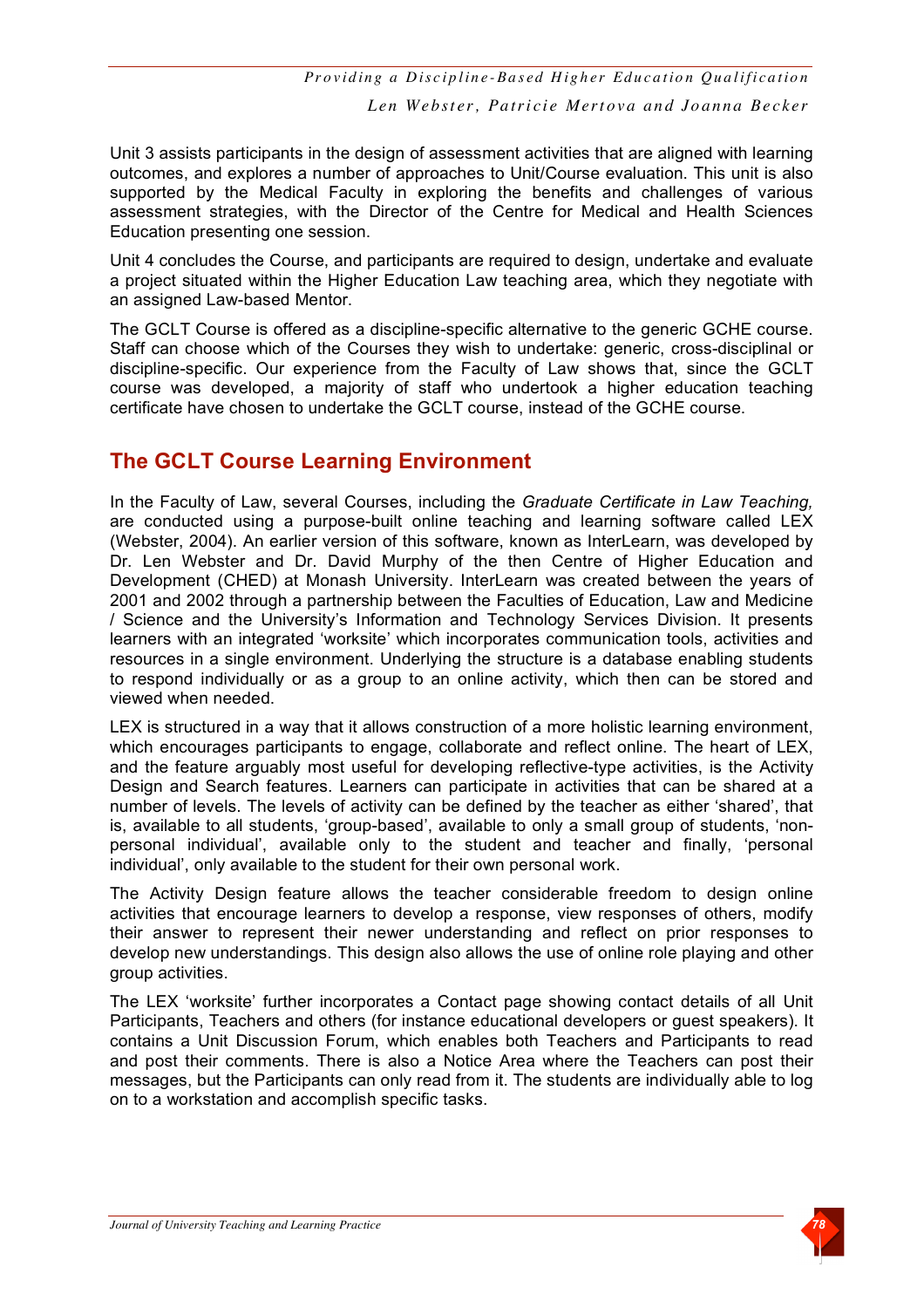Romeo et al (2002) observed a number of benefits for both students and teachers resulting from employing online learning tools. For teachers these benefits were: organisational – in the encouragement of learners to take responsibility for their own, self-regulated learning; and curricular – enabling integration of curricular activities and creation of some authentic classroom activities. For students these benefits included: educational aspect – in assisting learners in building on their previous knowledge, helping them develop and refine learning as well as problem-solving strategies, and encouraging a shared ownership of learning; and socio-emotional aspect – fostering cooperation, self-evaluation, self-regulation, selfcorrection and commitment to learning. These benefits held equally for the online activities and resources employed throughout the *Graduate Certificate in Law Teaching*.

#### **A Flexible Learning Approach: Meeting the Conflicting Demands of Academic Life**

Academics are increasingly required to get involved in many administrative-related activities, in addition to their teaching and/or research responsibilities, which does not leave them with much scope for professional development. Professional development courses, such as the *Graduate Certificate in Law Teaching* Course, need to be designed in a way that accommodates the demands of such groups of learners. Such courses have to be developed in a way to fit in with the work requirements of these learners.

The Law academics who participate in this course have the usual range of competing demands on their time. They carry a normal teaching and research workload whilst completing the four units that comprise this Course. Some participants combine this Course with additional studies, such as undertaking a PhD, which can create issues in terms of workload, increased level of challenge and conflicting demands on time.

To successfully complete the *Graduate Certificate in Law Teaching* Course participants, tertiary Law teachers or teachers of Law-related subjects, need: access to a computer at home and work, medium-level IT skills (e.g. must be able to use a browser), participate in discussion forums and complete assigned activities.

To assist in creating maximum flexibility for the participants the following measures have been introduced:

- Units can be completed concurrently and non-sequentially.
- Assessment activity due dates can be negotiated with the individual Unit Teacher.
- Unit 4 is a work-based project that can be conducted in work time.

#### **Experience of the First Cohort of Law Teachers**

An inaugural group of Law teachers from the Faculty of Law at Monash University have completed the pilot Course. At the end of it they were asked to write their reflections on their experience. Their reflections have provided feedback in terms of positive features of the Course but also identified areas where some alterations should be made.

The participants in this first cohort identified some significant positives. The flexible nature of delivery of the Course was perceived generally as "very helpful" and well-suited to their diverse teaching, research and administrative responsibilities. They appreciated the fact that they could manage their workloads around their "other less flexible commitments" and this provided them with time to reflect on Unit materials and come back to them later if they needed to.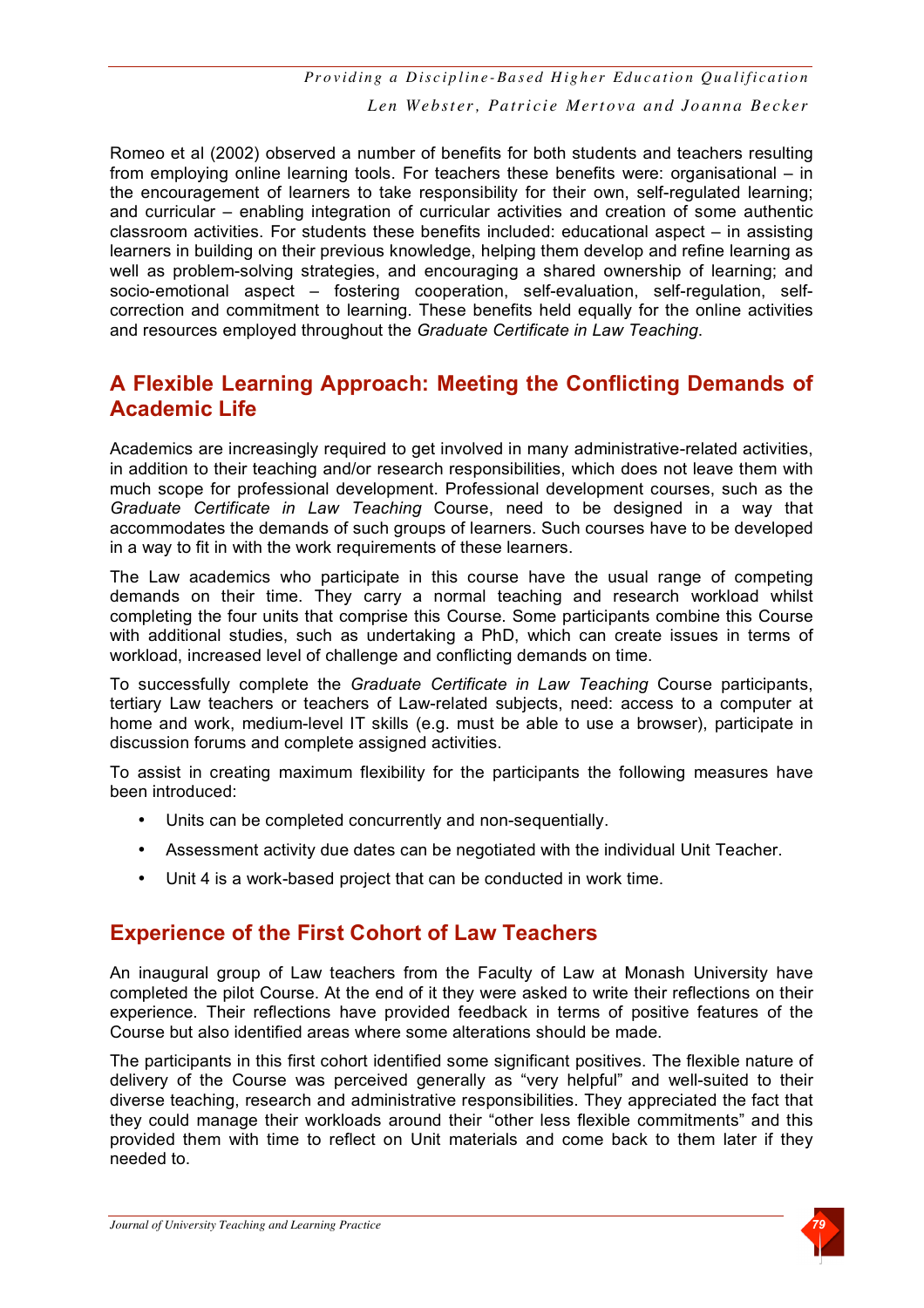They found the web-page structure for the Units "easy to work with", and considered the readings and activities incorporated into each Module "self-contained", and the accompanying information sufficient "without being too cluttered".

They also appreciated the information sharing and feedback within their groups, and being able to access other group members' work online or in face-to-face sessions. Appreciation of the cooperative aspect of the group work was also mentioned, and many pointed out the significance of the combination of the online work with face-to-face sessions, as many thought that each of these would not work particularly well without the other.

A few participants in this first cohort also identified some areas which needed improvement, such as the technical issues they sometimes experienced, such as problems in accessing the Course and its individual parts online. These issues were mostly a consequence of the inevitable complex system downtimes that occur and the course director or teachers generally cannot do much about them. Although beyond the scope of this paper, the authors are of the view that the increasing use by Higher Education institutions of large complex online learning environments may in fact have the impact of limiting online learning innovation rather than encouraging teacher innovation (Webster 2004).

Apart from these reflections of the pilot cohort of Law teachers, the Course was also evaluated on a unit-by-unit basis using online evaluation software E-valuate-IT, where students submitted their surveys online after completing individual units. The surveys consisted of 8 multiple-choice and 4 open-ended questions. Overall, the evaluation of the GCLT Course was fairly positive. The participants felt that the Course had encouraged them to reflect more on their own teaching practices by exposing them to the feedback of others, and made them more open to trying new teaching methods, including flexible and online delivery. Some have found the online environment a very effective organisational tool, and they also appreciated the friendly and stimulating environment (where online mode was complemented with face-to-face sessions).

Considering the student feedback on the GCLT pilot Course, it could be argued, that such a learning environment, including the group set-up, could be effectively employed within mixed groups of teachers from different disciplines. To a certain extent, this is true but these authors argue that a majority of group discussions within the GCLT Course specifically focused on Law-related teaching issues, rather than issues that would apply to tertiary teaching in general. It should be pointed out that, the need for discipline focus in teacher development was to a large extent expressed by the fact that the Law teachers themselves requested such a course in the first place.

### **Ongoing Challenges**

There are continuous challenges involved in the design of online courses. These may be ascribed to what Boud and Prosser (2002) identified as the key principles of high quality student learning within Higher Education. The design of online activities and tools needs to constantly reflect on how these: support learner engagement, acknowledge the learning context, challenge the learner and provide practice.

Even though, broadly, the participants in the *Graduate Certificate in Law Teaching* Course would belong to a community of tertiary teachers of Law and Law-related subjects, individually they might belong to different organisational units within different Faculties of Law around Australia. Therefore they would belong to different 'sub-communities' with different focuses and perhaps even understandings through the lenses of not only their individual subject areas within Law but also their particular Law Faculty cultures.

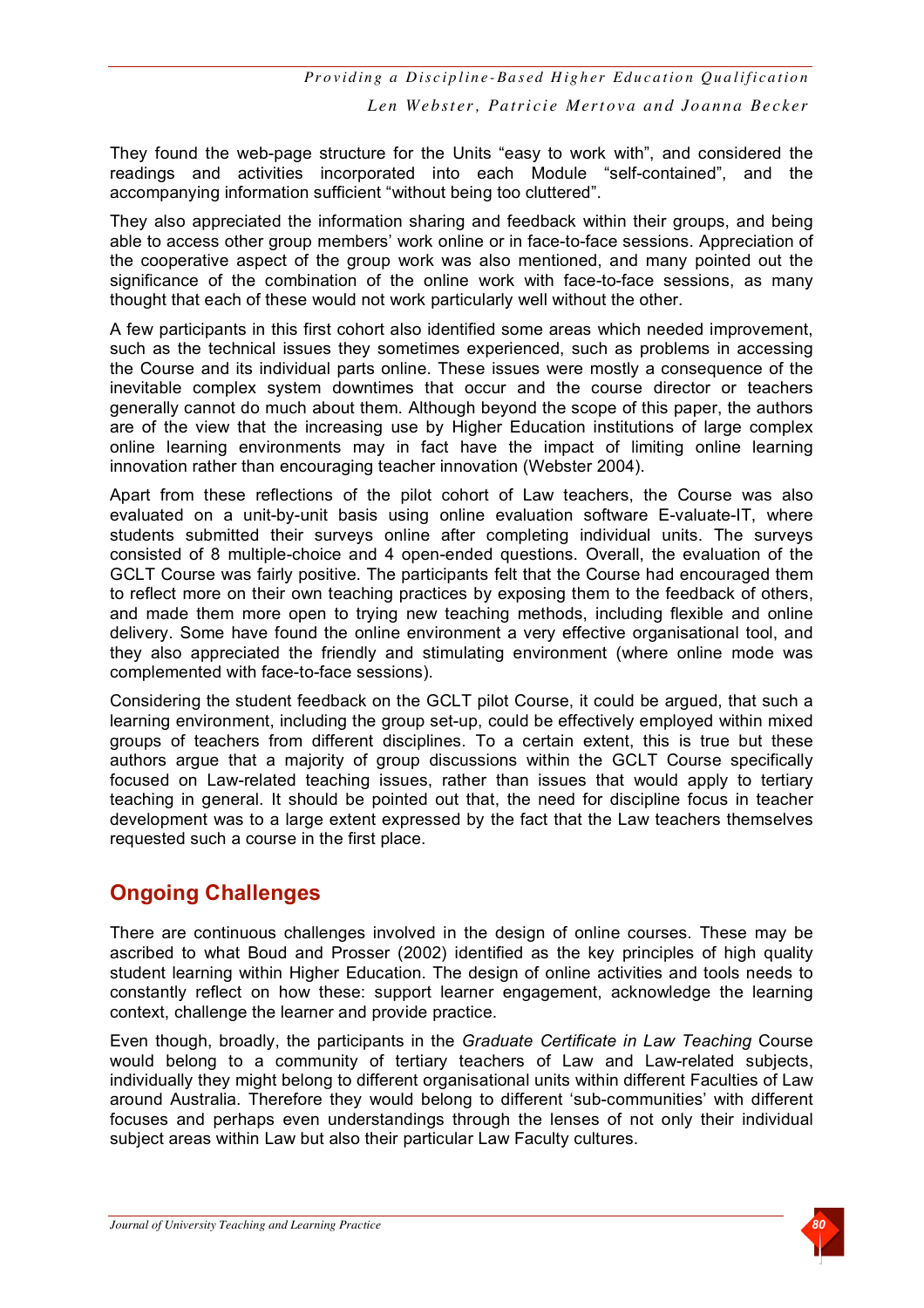One of the key challenges of this Course is to encourage the individual Law teachers to share their understandings of teaching and teaching practices. Related to this is the encouragement of creativity, innovation and openness to review. All these are affected by the learners' individual 'sub-communities'. Thus to encourage the learners to network, transfer understandings from one 'sub-community' culture to another, and also to share their ambitions, has proved rather important as well as challenging in running of the pilot GCLT course.

#### **Benefits of the Course to Faculty Staff and Developers**

For the Law teachers there were a number of benefits of the GCLT observed soon after the commencement of the Course. For instance, the development of a community of teachers within the Faculty became evident to the Course developers and teachers soon after the commencement of the Course. Teachers discussed issues relevant to their discipline and Higher Education within the formal structures of the Course, and were observed discussing issues relevant to their teaching incidentally, in the corridors and staffrooms as well as favourite coffee venues. The Law teachers attending the Course have pointed out that the Course has encouraged them to be more reflective and felt that the Course has helped to create a supportive group structure where issues that might have been difficult to raise in more formal settings of the Faculty could have been raised in a non-threatening environment.

Further, as assessment tasks were aligned with participants' own teaching, many of the projects and pieces of assessment work were incorporated or trialled in their teaching allocations, immediately bringing benefits to the students in a relatively short timeframe. These improvement projects are sometimes difficult to initiate in Higher Education settings that have many demands, including the need for meeting research targets. The development and implementation of this Course can be pointed to by the Faculty as one of its quality improvement projects, as well as providing a structured and contextualised approach to staff development.

For the Law teachers, the acknowledgement of their effort by gaining a formal qualification has been perceived as a further benefit. This qualification has provided them with a formal Higher Education teaching qualification that they could take with them to other positions nationally and internationally. This would place them in a good position in those countries where a Higher Education teaching qualification is becoming mandatory.

Finally, for the developers of this Course who had previously worked in staff development at a Central University level, the Course provided a meaningful long-term relationship with Law staff on which to build teaching expertise. The satisfaction of this longer-term relationship and the benefits of a structured Course seemed more efficient and had greater impact than a collection of generic programs conducted in half days or short timeframes.

### **Strategies for Development and Improvement of the Course**

Strategies that were adopted in the development and running the pilot GCLT Course to ensure that relevance to the discipline was maintained included:

Continuing involvement of Law Faculty staff in the key stages of Course and Unit design, implementation and evaluation.

Encouraging the Faculty of Law staff to teach in Unit 2, which deals specifically with the Law Teaching context.

Inclusion of a work-based project in Unit 4, which ensured that participants had the opportunity to apply what they had learned in previous Units to a Law Teaching issue.

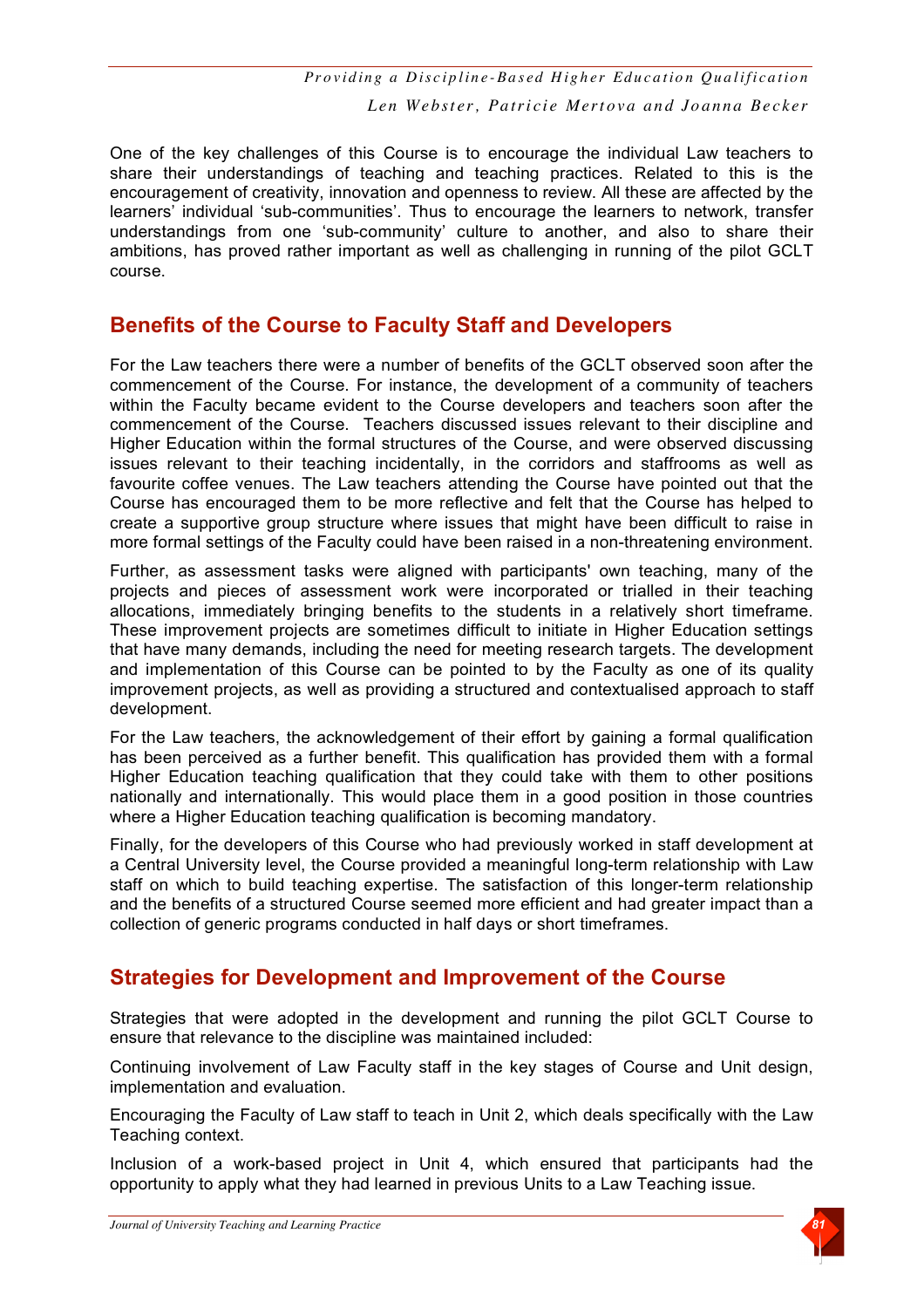Using feedback from the first cohort to inform the quality improvement process for the next offerings of the Course.

Possible improvements for future offerings of the Course - to ensure that relevance to the discipline was maintained - could comprise:

- Inclusion of external advisors and evaluators to monitor Course content and assessment activities.
- Increased involvement of the Faculty of Law staff in teaching of the Units, e.g. Units 1 and 4, further enhancing the community of professional teaching practice in the Faculty.

### **Conclusion**

Recent development of discipline-based flexible learning courses: the Graduate Certificate in Law Teaching (GCLT) in the Faculty of Law and the Graduate Certificate in Health Professional Education (GCHPE) in the Faculty of Medicine, Nursing and Health Sciences at Monash University, Australia, has highlighted the growing acknowledgement of the significance of a discipline-based focus in teacher professional development. Both the Faculties were mindful of the specific features of their respective disciplines (such as, significant differences in assessment practices), whilst recognising the benefits of crossdisciplinary cooperative development and delivery of certain aspects of such courses (for instance, common curricular framework). The issue of increasing workload demands on teachers in different professions has underlined the need for flexible delivery of such discipline-specific courses. The paper then focused specifically on the GCLT pilot course. Some benefits (for instance, building a community of teachers within the Law Faculty) and challenges (such as, sharing teaching experiences among Law teachers) have been pointed out. Perhaps the most important is the role that discipline-based flexibly delivered courses such as the GCLT might play in giving new directions in Higher Education academic staff development overall.

## **References**

- Biglan, A 1973, 'Relationships between subject matter characteristics and the structure and output of university departments', *Journal of Applied Psychology,* vol. 57, no. 3, pp. 204-213.
- Boud, D,& Prosser, M 2002, 'Key principles for high quality student learning in higher education from a learning perspective', *Educational Media International*, vol. 39, no. 3-4, pp. 238-245.
- Boyer, E L 1990, *Scholarship revisited,* Carnegie Foundation for the Advancement of Teaching, Princeton, NJ.
- Donald, J 1997, *Improving the environment for leading: academic leaders talk about what works*, reference in Healey, M 2000a.
- Graduate Certificate in Health Professional Education, Faculty of Medicine, Nursing and Health Sciences, Monash University, accessed on 1 October, 2004 at: http://www.med.monash.edu.au/cmhse/courses/grad/, http://www.med.monash.edu.au/cmhse/courses/grad/objectives.html,

http://www.med.monash.edu.au/cmhse/courses/grad/prospective.html